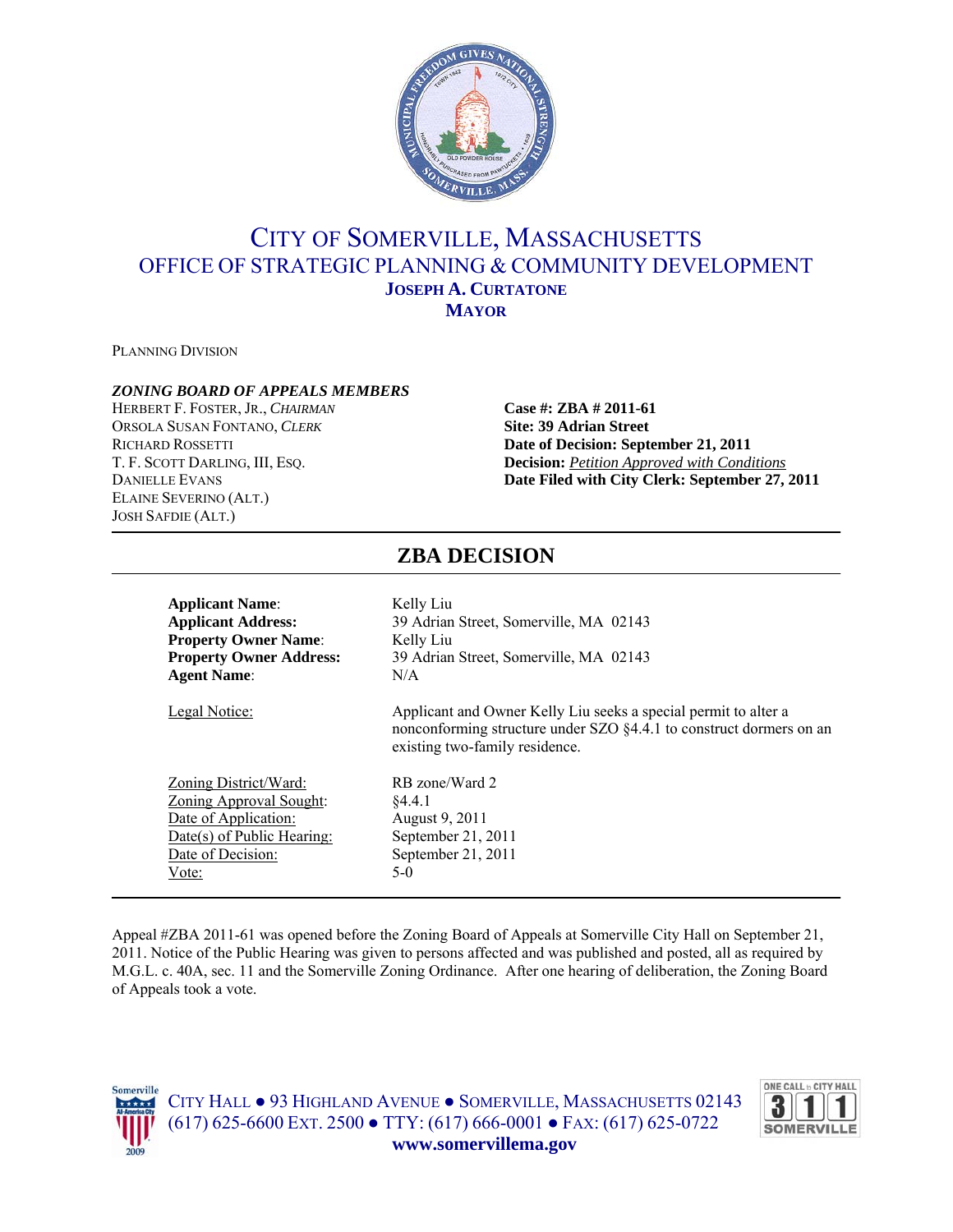Date: September 27, 2011 Case #: ZBA 2011-61 Site: 39 Adrian Street

### **DESCRIPTION:**

The Applicant had received a building permit to construct a full bathroom on the third floor of the dwelling. Upon a preliminary inspection at the site, it was determined that the stairway leading up to the third floor needed to be brought into compliance with regard to the proper head room. To achieve this, the Applicant is proposing to construct a 15 foot long shed dormer on the left side of the existing two-family structure. The dormer would contain three windows that are 3 1/3 feet tall spaced across the façade of the dormer. The dormer would come directly off the peak of the roof at a 16 degree angle and leave only a small portion of the roof surface between the bottom of the dormer and the edge of the roof. There would be a 5 foot length of roof surface from the side of the dormer to the front of the structure and a 14 foot length from the dormer to the rear of the structure. Internally, the shed dormer would allow for the proper head height in the stairwell and also allow for full doors to be installed for the two bedrooms on the third floor. Currently the top corner of each of the doors is cut off to accommodate for the slope of the roof.

#### **FINDINGS FOR SPECIAL PERMIT (SZO §4.4.1 & §5.1):**

In order to grant a special permit, the SPGA must make certain findings and determinations as outlined in §5.1.4 of the SZO. This section of the report goes through §5.1.4 in detail.

1. Information Supplied: The Board finds that the information provided by the Applicant conforms to the requirements of §5.1.2 of the SZO and allows for a comprehensive analysis of the project with respect to the required Special Permits.

2. Compliance with Standards: The Applicant must comply "with such criteria or standards as may be set forth in this Ordinance which refer to the granting of the requested special permit."

In considering a special permit under §4.4 of the SZO, the Board finds that the alterations proposed would not be substantially more detrimental to the neighborhood than the existing structure. The proposed dormer design, while not entirely preferable to Planning Staff, will not substantially alter the look and design of the existing structure as the important essential massing will be retained. The proposed dormer will look out onto the roof of the property directly adjacent to the west. As there are no windows on the third story of the neighboring structure, no privacy concerns should arise from this project. Additionally, because of the close proximity of the dwellings along Adrian Street, any additional shadow that may be cast from the new dormer would not greatly impact the neighbors in the surrounding area.

3. Consistency with Purposes: The Applicant has to ensure that the project "is consistent with (1) the general purposes of this Ordinance as set forth in Article 1, and (2) the purposes, provisions, and specific objectives applicable to the requested special permit which may be set forth elsewhere in this Ordinance, such as, but not limited to, those purposes at the beginning of the various Articles."

The proposal is consistent with the general purposes of the Ordinance as set forth under §1.2, which includes, but is not limited to promoting "the health, safety, and welfare of the inhabitants of the City of Somerville; to provide for and maintain the uniquely integrated structure of uses in the City; to secure safety from fire, panic and other dangers; to provide adequate light and air; to conserve the value of land and buildings; to encourage the most appropriate use of land throughout the City; and to encourage housing for persons of all income levels."

The proposal is also consistent with the purpose of the district (6.1.2. RB - Residence Districts), which is, "To establish and preserve medium density neighborhoods of one-, two- and three-family homes, free from other uses except those which are both compatible with and convenient to the residents of such districts."

4. Site and Area Compatibility: The Applicant has to ensure that the project "(i)s designed in a manner that is compatible with the characteristics of the built and unbuilt surrounding area, including land uses."



Somerville

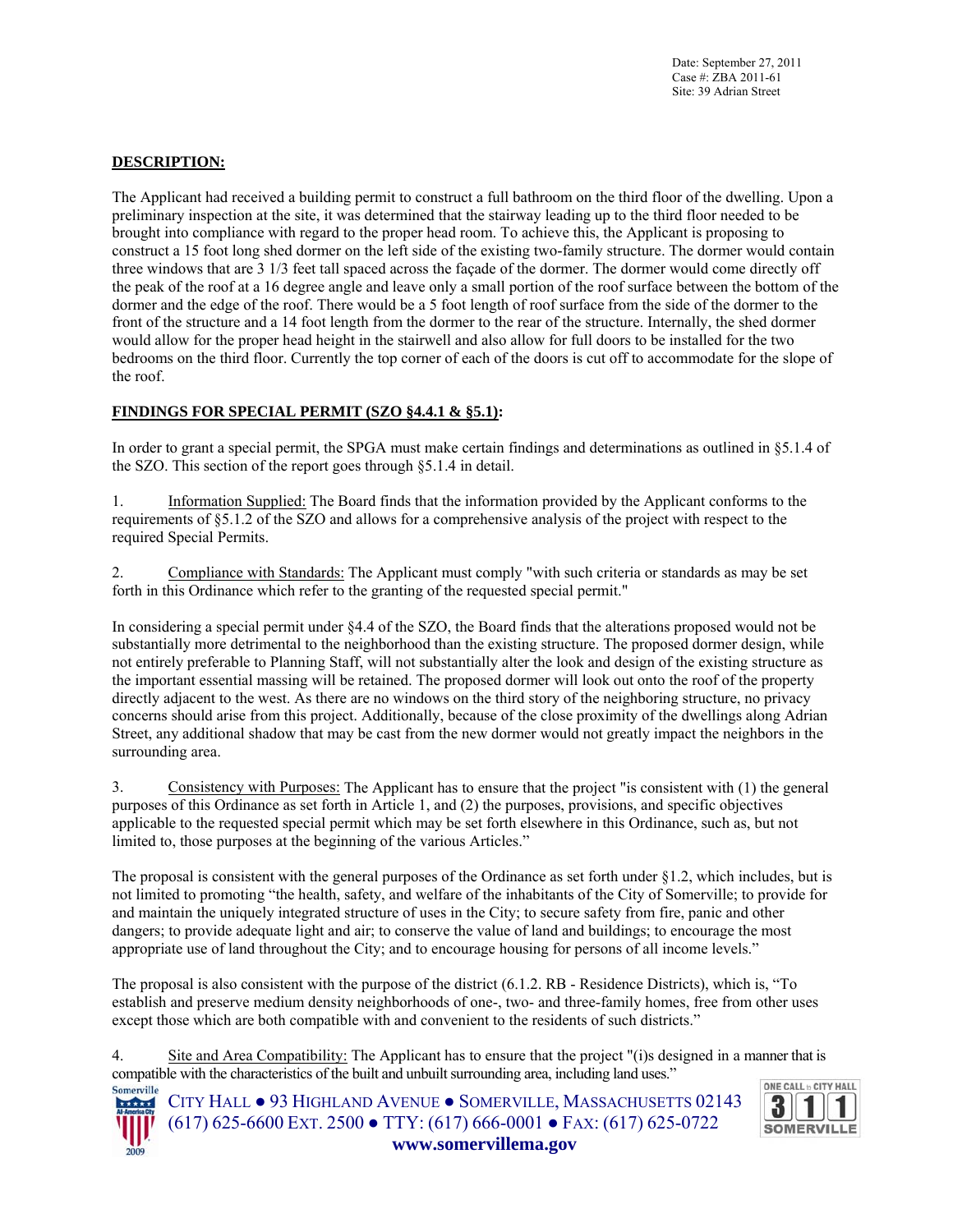Date: September 27, 2011 Case #: ZBA 2011-61 Site: 39 Adrian Street

The Board is generally concerned when larger shed dormers are proposed because they can greatly alter the appearance of 2½ story houses which make up much of the fabric of the City. The Applicant was originally proposing to construct shed dormers on both sides of the existing structure. After conversations with Planning Staff it was determined that the Applicant could meet the space requirements inside the existing structure with just one 15 foot long shed dormer on the left side of the existing structure. The dormer itself will be 7.5 feet high with 3 windows and will come directly off the peak of the roof. While the Board would prefer to see a different style of dormer or to have the dormer stepped off of the roof peak, the required head height in the stairwell and structural concerns about a dormer that does not come directly off the peak of the roof dictated the design that was before the Board. Other dormer designs such as a gable or hipped dormer may not provide the necessary head room in the stairwell for building code or would be entirely out of context with the design of the existing structure because the necessary roof pitch on those dormer designs would be extremely shallow and this would not be in line with the pitch of the existing roof. There are other structures on Adrian Street and in the surrounding neighborhood that have both small and large shed dormers on them and this project fits into the context of the existing neighborhood. The property will remain a 2½ story, two-family residential use which is consistent with the surrounding neighborhood.

5. Adverse environmental impacts: The proposed use, structure or activity will not constitute an adverse impact on the surrounding area resulting from: 1) excessive noise, level of illumination, glare, dust, smoke, or vibration which are higher than levels now experienced from uses permitted in the surrounding area; 2) emission of noxious or hazardous materials or substances; 3) pollution of water ways or ground water; or 4) transmission of signals that interfere with radio or television reception.

The Applicant is proposing to construct a 15 foot long by 7.5 foot high shed dormer on the left side of the existing structure and there are no anticipated adverse environmental impacts from this proposal. No new noise, glare, smoke, vibration, nor emissions of noxious materials, nor pollution of water ways or ground water, nor transmission of signals that interfere with radio or television reception are anticipated as part of the proposal. The structure will remain a 2½ story, two-family dwelling and will continue to be used for residential purposes.



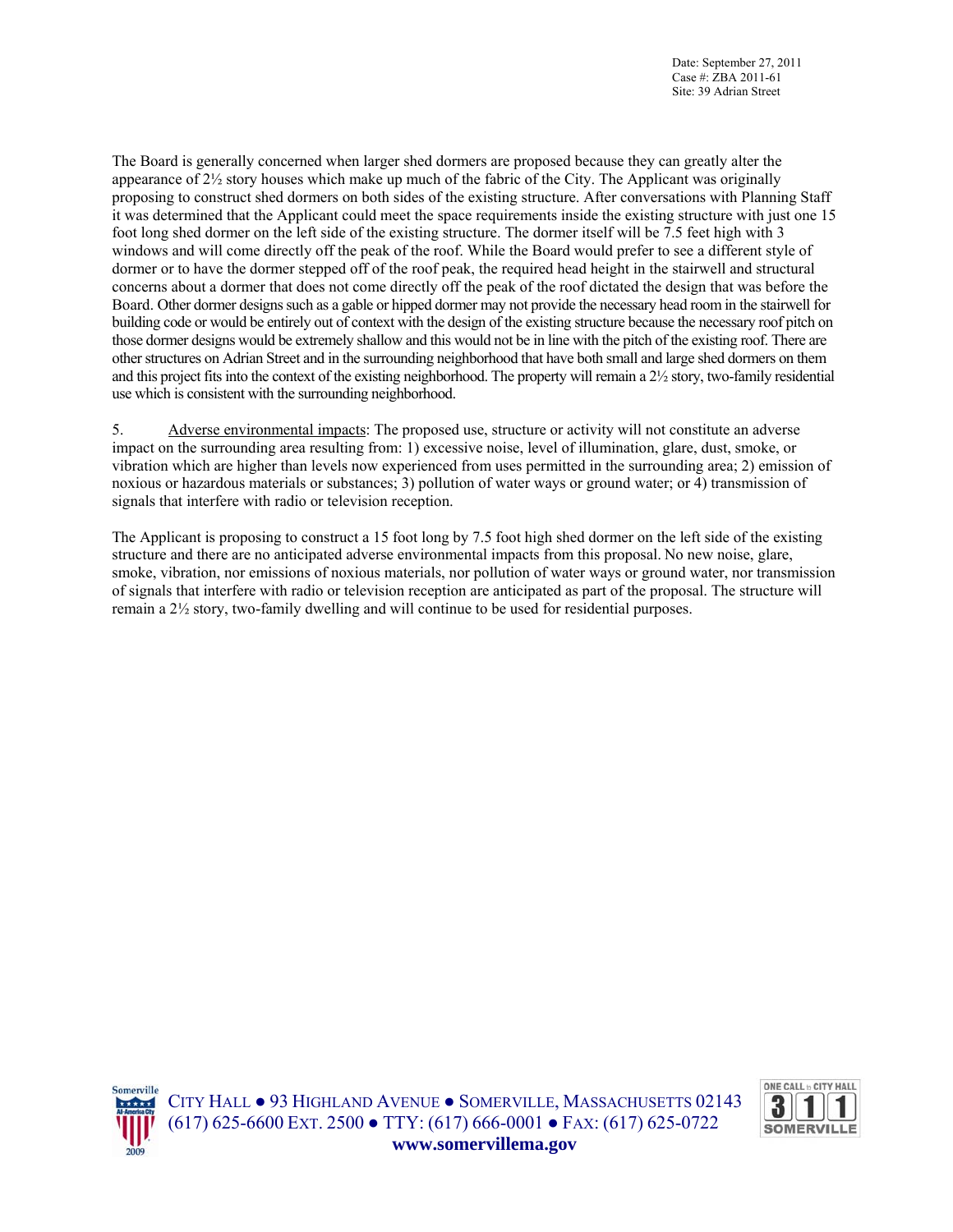## **DECISION:**

Present and sitting were Members Herbert Foster, Orsola Susan Fontano, Richard Rossetti, Danielle Evans and Scott Darling. Upon making the above findings, Susan Fontano made a motion to approve the request for a special permit. Scott Darling seconded the motion. Wherefore the Zoning Board of Appeals voted **5-0** to **APPROVE** the request. In addition the following conditions were attached:

| #              | <b>Condition</b>                                                                                                                                                                                                                                             |                                                                                                                           | <b>Timeframe</b><br>for<br>Compliance | <b>Verified</b><br>(initial) | <b>Notes</b> |
|----------------|--------------------------------------------------------------------------------------------------------------------------------------------------------------------------------------------------------------------------------------------------------------|---------------------------------------------------------------------------------------------------------------------------|---------------------------------------|------------------------------|--------------|
|                | Approval is to alter a nonconforming structure under SZO<br>§4.4.1 to construct a dormer on the left (west) side an<br>by the Applicant:                                                                                                                     | existing two-family residence. This approval is based upon<br>the following application materials and the plans submitted | BP/CO                                 | ISD/Plng.                    |              |
|                | Date (Stamp Date)                                                                                                                                                                                                                                            | <b>Submission</b>                                                                                                         |                                       |                              |              |
|                | (August 9, 2011)                                                                                                                                                                                                                                             | Initial application<br>submitted to the City<br>Clerk's Office                                                            |                                       |                              |              |
| 1              | August 16, 2011<br>(September 8, 2011)                                                                                                                                                                                                                       | Plot Plan                                                                                                                 |                                       |                              |              |
|                | (September 8, 2011)                                                                                                                                                                                                                                          | Plans submitted with<br><b>Application</b> (Proposed<br>Floor Plans and<br>Elevations)                                    |                                       |                              |              |
|                | (September 13, 2011)                                                                                                                                                                                                                                         | Section of Proposed<br>Dormer                                                                                             |                                       |                              |              |
|                | Any changes to the approved site plans, elevations, or use<br>that are not <i>de minimis</i> must receive SPGA approval.                                                                                                                                     |                                                                                                                           |                                       |                              |              |
| $\overline{2}$ | compliant                                                                                                                                                                                                                                                    | The Applicant shall update the fire alarm system to be code                                                               | CO                                    | FP                           |              |
| $\overline{3}$ | to Planning Staff for review and approval.                                                                                                                                                                                                                   | The Applicant shall submit window and trim detail samples                                                                 | <b>BP</b>                             | Plng.                        |              |
| 4              | the width and spacing of the proposed windows on the<br>dormer for Planning Staff review and approval.                                                                                                                                                       | The Applicant shall submit an elevation drawing indicating                                                                | <b>BP</b>                             | Plng.                        |              |
| 5              | New siding type and color, roofing, trim, and materials of<br>the dormer shall match or be complimentary to the rest of<br>the existing structure.                                                                                                           |                                                                                                                           | CO                                    | Plng.                        |              |
| 6              | All construction materials and equipment must be stored<br>onsite. If occupancy of the street layout is required, such<br>the Manual on Uniform Traffic Control Devices and the<br>prior approval of the Traffic and Parking Department must<br>be obtained. | occupancy must be in conformance with the requirements of                                                                 | During<br>Construction                | T&P                          |              |



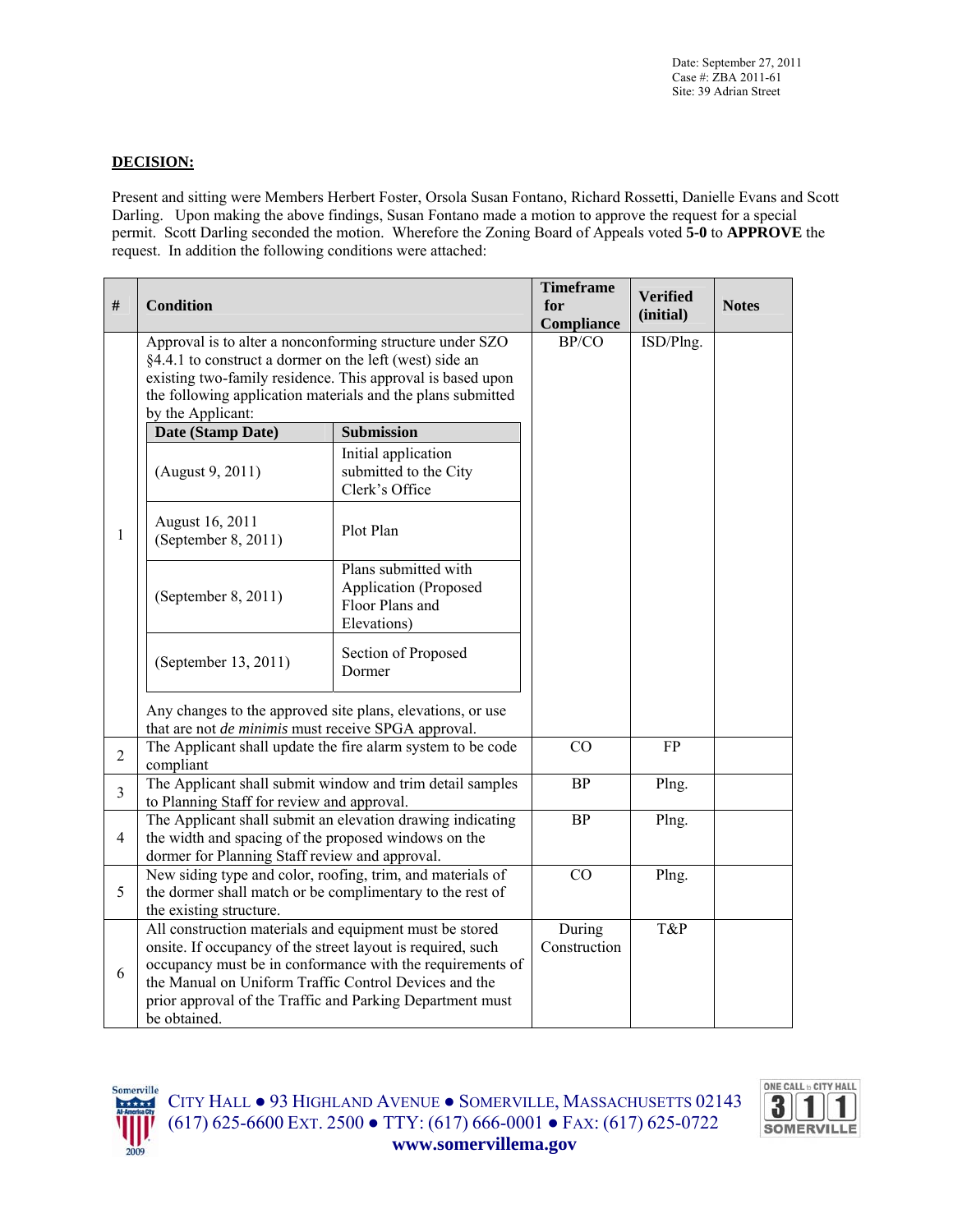|  | The Applicant shall contact Planning Staff at least five    | Final Sign | Plng. |  |
|--|-------------------------------------------------------------|------------|-------|--|
|  | working days in advance of a request for a final inspection | Off        |       |  |
|  | by Inspectional Services to ensure the proposal was         |            |       |  |
|  | constructed in accordance with the plans and information    |            |       |  |
|  | submitted and the conditions attached to this approval.     |            |       |  |